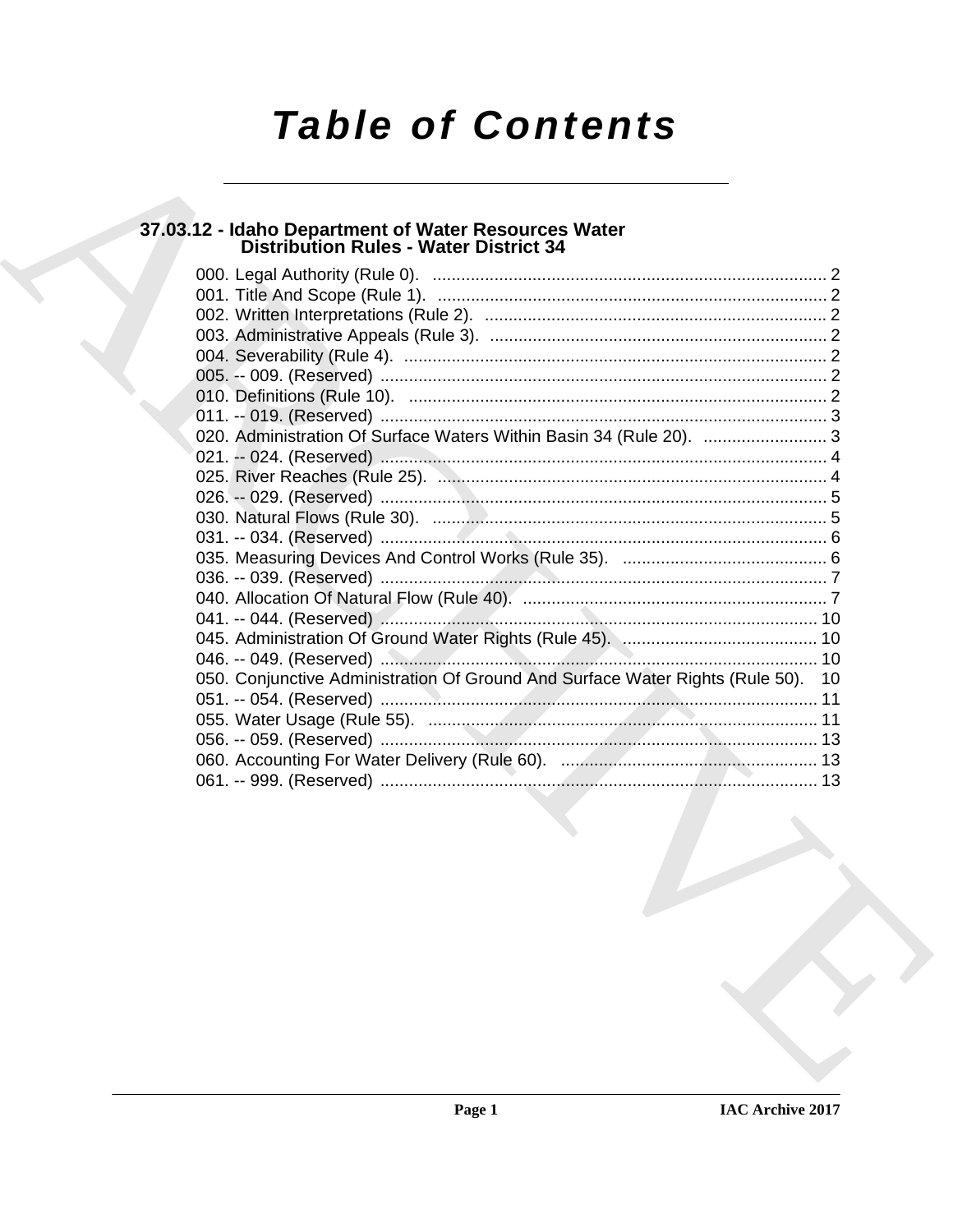## **IDAPA 37 TITLE 03 CHAPTER 12**

# **37.03.12 - IDAHO DEPARTMENT OF WATER RESOURCES WATER DISTRIBUTION RULES - WATER DISTRICT 34**

# <span id="page-1-1"></span><span id="page-1-0"></span>**000. LEGAL AUTHORITY (RULE 0).**

The Idaho Department of Water Resources (IDWR) is authorized under Section 42-603, Idaho Code, to adopt rules for the distribution of water from the streams, rivers, lakes, ground water and other natural water sources. (10-26-94)

# <span id="page-1-2"></span>**001. TITLE AND SCOPE (RULE 1).**

37.03.12 - IDAHO DEPARTER 12<br>
37.03.12 - IDAHO DEPARTEMENT OF WATER RESOURCES WATER<br>
106 - INCREDITY (RILLE, 0)<br>
106 - INCREDITY (RILLE, 0)<br>
106 - INCREDITY (RILLE, 0)<br>
107 - INCREDITY (RILLE, 0)<br>
107 - INCREDITY (RILLE, These rules shall be cited in full as "Idaho Department of Water Resources Water Distribution Rules - Water District 34." This chapter contains the rules which shall govern the distribution of surface and ground water within Water District 34, the Big Lost River Basin, by the duly appointed watermaster pursuant to the provisions of Chapter 6, Title 42, Idaho Code, and applicable court decrees. This chapter shall not be construed to limit the authority of the Director of the Idaho Department of Water Resources in exercising the duties and responsibilities of the director or the department under other provisions of Idaho law. department under other provisions of Idaho law.

### <span id="page-1-3"></span>**002. WRITTEN INTERPRETATIONS (RULE 2).**

In accordance with Section 67-5201(19)(b)(iv), Idaho Code, this agency does not have written statements which pertain to the interpretation of the rules of this chapter, or to the documentation of compliance with the rules of this chapter. (10-26-94) (10-26-94)

### <span id="page-1-4"></span>**003. ADMINISTRATIVE APPEALS (RULE 3).**

Appeals of actions and determinations by the director pursuant to the rules of this chapter may be taken in compliance with Section 42-1701A, Idaho Code, and the "Rules of Procedure of the Department of Water Resources," IDAPA 37.01.01.  $37.01.01.$  (10-26-94)

### <span id="page-1-5"></span>**004. SEVERABILITY (RULE 4).**

The rules governing this chapter are severable. If any rule, or part thereof, or the application of such rule to any person or circumstance is declared invalid, that invalidity does not affect the validity of any remaining portion of this chapter. (10-26-94)

### <span id="page-1-6"></span>**005. -- 009. (RESERVED)**

### <span id="page-1-8"></span><span id="page-1-7"></span>**010. DEFINITIONS (RULE 10).**

For the purposes of these rules, the following terms will be used as defined below. (10-26-94)

<span id="page-1-14"></span>**01. 2-B Gage**. The U.S. Geological Survey gaging station located below Mackay Dam in the SW1/ 4SW1/4NE1/4, Section 18, Township 7 North, Range 24 East, B.M.

**02. Acre-Foot (AF)**. The unit commonly used to measure a volume of water which is equal to the amount of water to cover one (1) acre of land one (1) foot deep and is equal to forty-three thousand five hundred sixty (43,560) cubic feet or three hundred twenty-five thousand eight hundred fifty-one (325,851) gallons. (10-26-94)

<span id="page-1-12"></span><span id="page-1-11"></span><span id="page-1-10"></span><span id="page-1-9"></span>**03. Acre-Foot Per Year (AFY)**. Acre foot per calendar year. (10-26-94)

**Arco Gage**. The U.S. Geological Survey gaging station located near the town of Arco in the SW1/ ction 17, Township 3 North, Range 27 East, B.M. (10-26-94) 4SE1/4SW1/4, Section 17, Township 3 North, Range 27 East, B.M.

**05.** Conjunctive Administration. When two (2) or more water sources are to be administered as a single water system, diversion pursuant to junior rights from one water source shall be regulated as provided by these rules to provide water to senior rights from the other water source. (10-26-94)

<span id="page-1-13"></span>**06.** Cubic Foot Per Second (CFS). The unit used to express a rate of flow of water equal to fifty (50) nches or about four hundred forty-eight and eight tenths (448.8) gallons per minute. (10-26-94) miner's inches or about four hundred forty-eight and eight tenths  $(448.8)$  gallons per minute.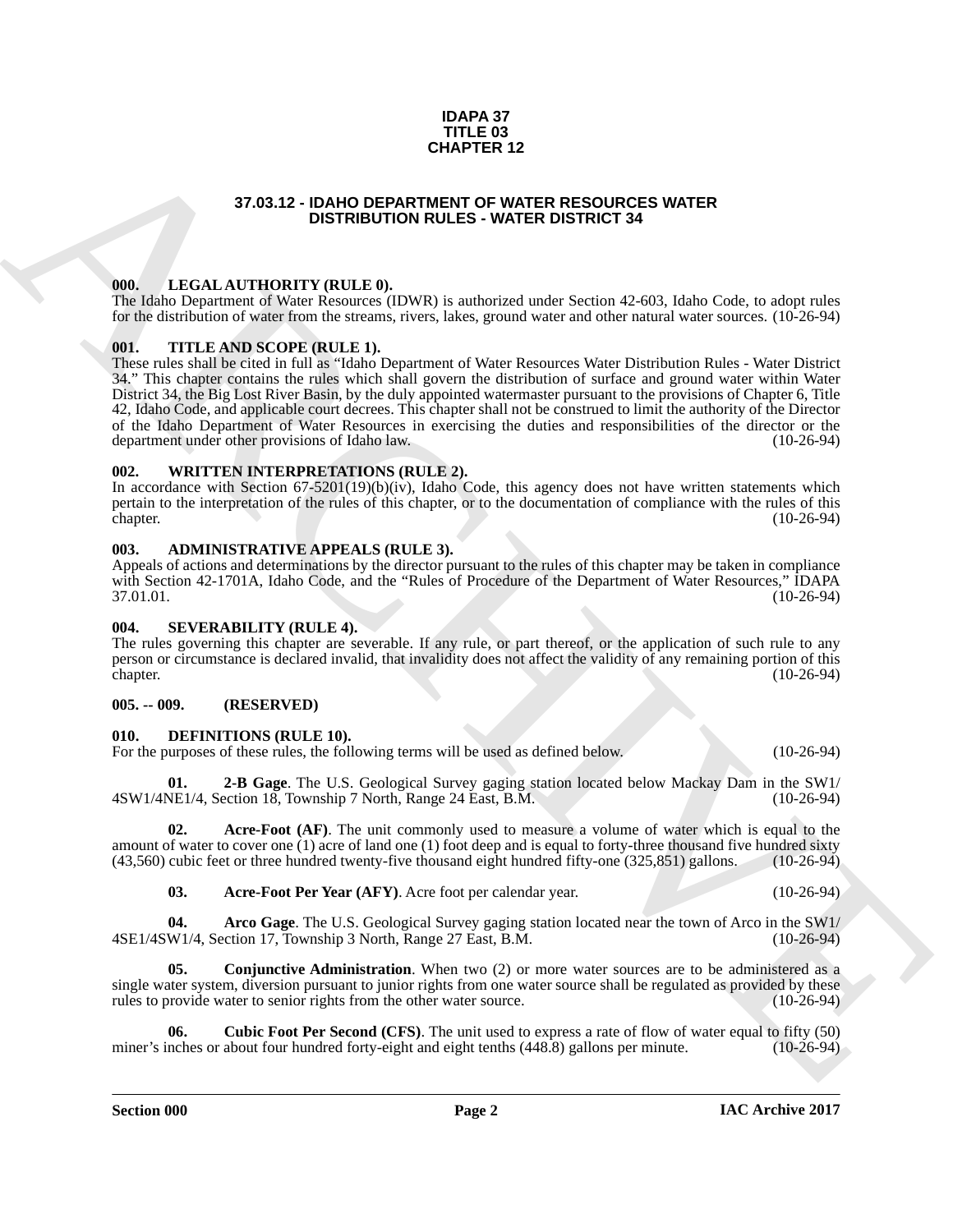<span id="page-2-5"></span>**07. Delivery Call**. A request from the holder of a water right for administration of water rights under appropriation doctrine. (10-26-94) the prior appropriation doctrine.

<span id="page-2-6"></span>**08. Director**. The Director of the Idaho Department of Water Resources (IDWR) or the director's duly authorized designee. (10-26-94)

<span id="page-2-7"></span>**09. Eastside Canal**. The Eastside Canal diverts from the east side of the Big Lost River in the NW1/ 4SE1/4SE1/4, Section 4, Township 5 North, Range 26 East, B.M. and extends southerly to the point it discharges back into the Big Lost River in the NW1/4NW1/4NW1/4, Section 26, Township 4 North, Range 26 East, B.M. (10-26-94)

<span id="page-2-8"></span>**10. Holder of a Water Right**. The legal owner or user pursuant to lease or contract of a right to divert tect in place surface or ground water of the state for a beneficial use or purpose. (10-26-94) or to protect in place surface or ground water of the state for a beneficial use or purpose.

<span id="page-2-9"></span>**11. Howell Gage**. The U.S. Geological Survey gaging station located above Mackay Reservoir in the E1/4NW1/4, Section 30, Township 8 North, Range 21 East, B.M. (10-26-94) SE1/4NE1/4NW1/4, Section 30, Township 8 North, Range 21 East, B.M.

<span id="page-2-10"></span>**12. Rotation Credit**. Water impounded in Mackay Reservoir pursuant to a water right whose source of water is the Big Lost River and which does not include storage as a purpose of use. The impoundment of water as rotation credit is described in Rule Subsection 040.02. (10-26-94)

<span id="page-2-11"></span>**13. Small Domestic and Stock Water Uses**. Water uses meeting the definition of Section 42-111 or Section  $42-1401A(12)$ , Idaho Code.

<span id="page-2-12"></span>**14. SRBA**. The Snake River Basin Adjudication of water rights is Civil Case No. 39576 filed in the Fifth Judicial District Court of the State of Idaho in and for Twin Falls County on June 17, 1987 entitled In Re the General Adjudication of Rights to the Use of Water from the Snake River Basin Water System, which was commenced pursuant to Section 42-1406A, Idaho Code (1987). (10-26-94) commenced pursuant to Section 42-1406A, Idaho Code (1987).

<span id="page-2-13"></span>**15. Storage Water**. Water impounded in a storage facility, including Mackay Reservoir, pursuant to a ht which includes storage as a purpose of use. water right which includes storage as a purpose of use.

<span id="page-2-14"></span>**16. Watermaster**. The duly elected and appointed state watermaster of Water District 34 who is authorized to perform duties pursuant to Chapters 6 and 8, Title 42, Idaho Code, and the decree, or order for interim administration, of water rights for Basin 34.

# <span id="page-2-0"></span>**011. -- 019. (RESERVED)**

# <span id="page-2-2"></span><span id="page-2-1"></span>**020. ADMINISTRATION OF SURFACE WATERS WITHIN BASIN 34 (RULE 20).**

<span id="page-2-3"></span>All surface waters of the Big Lost River and its tributaries shall be administered as a single water system, except as provided in Rule Subsections 020.01 through 020.04. provided in Rule Subsections 020.01 through 020.04.

**Department of Neuro Franchises Counter 1988.**<br>
Alle prince Counter (Neuro Counter 1988 and the business of the set and the set and the set of the set of the set and the set and the set of the set and the set of the set a **01. Connected River**. During the period May 1 through October 15 of each year, from the time the flow at the Howell Gage increases to or exceeds a flow of seven hundred fifty (750) CFS, until the time when the flow recedes to a flow of three hundred (300) CFS or less, all surface waters of the Big Lost River and its tributaries, except as listed in Rule Subsections 020.02 and 020.04, shall be administered as a single water source. At all other times natural flow surface water rights (other than water rights for storage purposes) with a point of diversion upstream from Mackay Reservoir shall be administered separately from the natural flow surface water rights with a point of diversion downstream from Mackay Reservoir. This provision is made under conditions existing as of the commencement of the SRBA (including diversions above the Howell Gage); if diversions are made from the Big Lost River or its tributaries above the Howell Gage pursuant to rights not existing as of the commencement of the SRBA, then the amounts diverted will be added to the amount of the flow at the Howell Gage for the purposes of applying this rule. (10-26-94) this rule.  $(10-26-94)$ 

<span id="page-2-4"></span>**02. Separate Surface Water Sources**. The surface waters of the following streams have been administered as separate water sources pursuant to the Utah Construction v. Abbott Decree, Equity No. 222 (1925) and shall continue to be administered as separate from the surface waters of the Big Lost River pursuant to these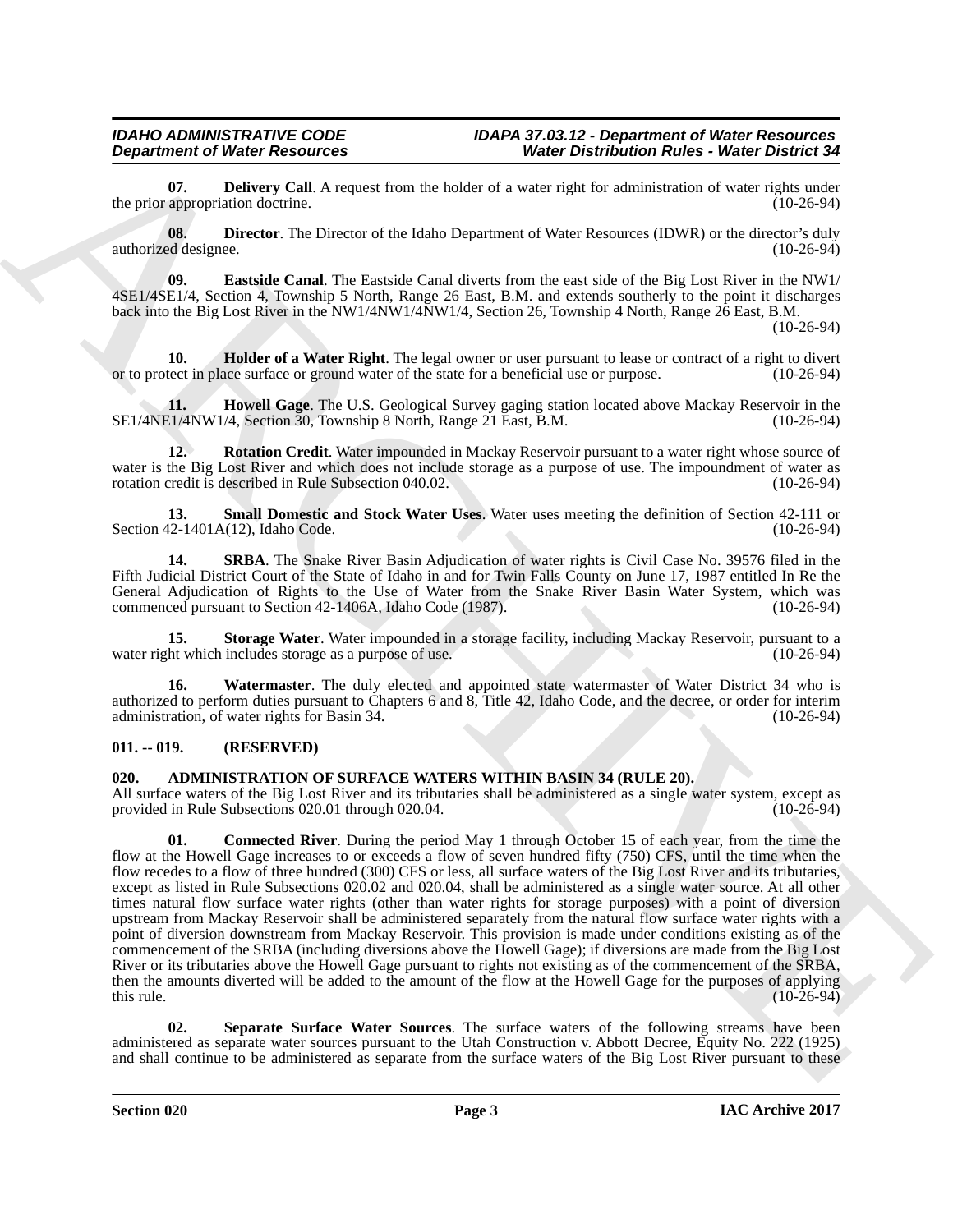rules: Rock Springs Creek, Rock Creek, Beda Creek, Corral Creek, Sage Creek, Upper Cedar Creek, Lower Cedar Creek, Dry Creek (also known as Cedar Creek), Pete Creek, Willow Creek, Pinto Creek, Lehman Creek, Vance Creek (also known as Elkhorn Creek), Grant Creek and Hamilton Creek.

<span id="page-3-3"></span>**03. The Back Channel**. The Back Channel, which separates from the main channel of the Big Lost River in the NE1/4NE1/4, Section 5, Township 8 North, Range 22 East, B.M., shall be administered as part of the natural channel of the Big Lost River. natural channel of the Big Lost River.

When the flow at the Howell Gage is less than one thousand four hundred (1,400) CFS, the flow in the Back Channel shall be kept as near as practicable to one hundred fifty (150) CFS as determined by the director, but shall not exceed that amount. It is the responsibility of the appropriators diverting from the Back Channel to adjust the flows into the Back Channel when so instructed by the watermaster to comply with this rule. (10-26-94)

**Dependent of Water Resolution (i.e., b)** ( $\mathbf{r}$  and  $\mathbf{r}$  and  $\mathbf{r}$  and  $\mathbf{r}$  and  $\mathbf{r}$  and  $\mathbf{r}$  and  $\mathbf{r}$  and  $\mathbf{r}$  and  $\mathbf{r}$  and  $\mathbf{r}$  and  $\mathbf{r}$  and  $\mathbf{r}$  and  $\mathbf{r}$  and  $\mathbf{r}$  **b.** When the flow of the Howell Gage is at or exceeds one thousand four hundred (1,400) CFS, the flow in the Back Channel shall be kept as near as practicable to two hundred (200) CFS as determined by the director. The flow shall not exceed that amount unless all surface water rights existing at the time of administration (including water rights with a junior priority), and that are within their period of use, are satisfied. It is the responsibility of the appropriators diverting from the Back Channel to adjust the flows into the Back Channel when so instructed by the watermaster to comply with this rule. (10-26-94)

These provisions shall not be considered to enlarge the amount of water to which appropriators <br>Back Channel are entitled. (10-26-94) diverting from the Back Channel are entitled.

**d.** The water users of Water District 34 may by resolution duly adopted at an annual meeting of Water District 34 determine that a measuring device and control works are to be installed at the head of the Back Channel. In this event, the costs of installation and maintenance shall be borne by the water users of Water District 34 as costs of the water district in the manner prescribed by statute. The measuring device and control works shall be of a type approved by the director, and must be approved prior to installation. This rule does not relieve or waive any requirement to comply with federal, state or local requirements for building and operating the structure. (10-26-94)

<span id="page-3-2"></span>**04. Futile Call for the Delivery of Surface Water**. When curtailment of junior upstream surface water rights will not make water available for delivery and use to senior downstream surface water rights, without unreasonable waste as determined by the director, the watermaster will not curtail the junior water rights in a futile effort to deliver water to the senior rights. The director may consult the Water District 34 advisory board, the Big Lost River Irrigation District and other impacted water users when determining whether attempting to deliver senior downstream surface water rights would be futile. (10-26-94) downstream surface water rights would be futile.

# <span id="page-3-0"></span>**021. -- 024. (RESERVED)**

# <span id="page-3-4"></span><span id="page-3-1"></span>**025. RIVER REACHES (RULE 25).**

**01. Divisions of the Big Lost River**. For the purposes of quantifying river gains, losses, and calculating and accounting for natural flow, but not for determining when the river is connected as described in Rule Subsection 020.01, the Big Lost River shall be divided into the reaches identified below. Reference to a specific river reach will be by the name of the downstream station or terminus point. (10-26-94) reach will be by the name of the downstream station or terminus point.

<span id="page-3-5"></span>**a.** Above Howell Gage. (10-26-94)

**b.** Howell Gage to Chilly Bridge located in the NW1/4NE1/4NW1/4, Section 5, Township 8 North, 2 East, B.M. (10-26-94) Range 22 East, B.M.

**c.** Chilly Bridge to the 2-B Gage. (10-26-94)

**d.** 2-B Gage to Leslie Gage located in the NW1/4SW1/4SE1/4, Section 10, Township 6 North, Range 25 East, B.M.

**e.** Leslie Gage to Moore diversion located in the NW1/4SE1/4SE1/4, Section 4, Township 5 North,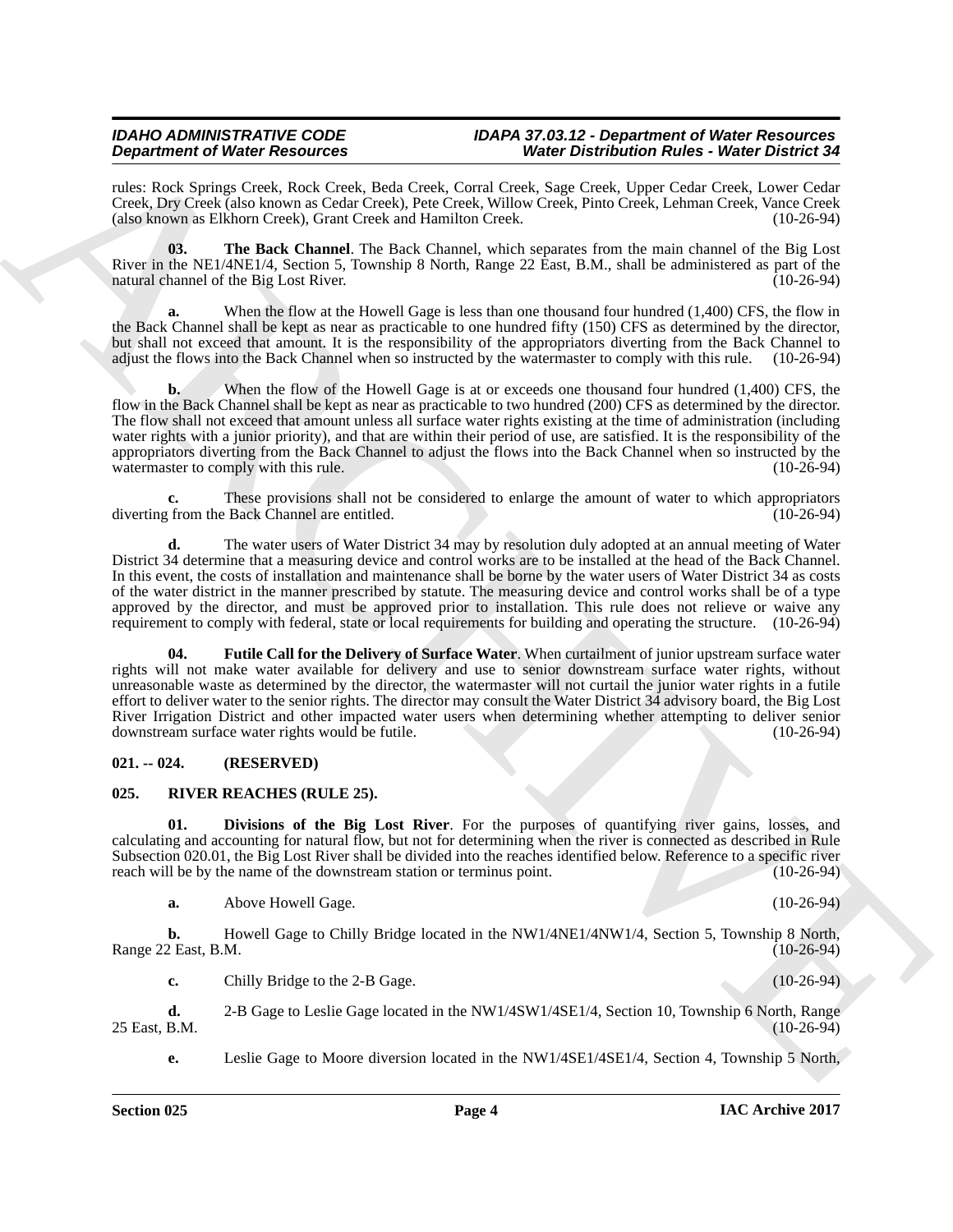Range 26 East, B.M. (10-26-94)

**f.** Moore diversion to Arco diversion located in the NW1/4NW1/4NW1/4, Section 26, Township 4 ange 26 East, B.M. (10-26-94) North, Range 26 East, B.M.

<span id="page-4-6"></span><span id="page-4-5"></span>**g.** Below Arco diversion to the Arco Gage. (10-26-94)

**02.** River Reach Computations. For each reach of the river the natural flow will be computed as the natural flow entering the reach plus gains entering the reach minus losses from the reach. The natural flow thus calculated will be allocated as described in Rule 40. (10-26-94) calculated will be allocated as described in Rule 40.

**Department of Weier Research of The United States Controller States Controller States Controller States Controller States Controller States Controller States Controller States Controller States Controller States Controll 03. Gage Station or Other Flow Measuring Facility**. A gage station or other flow measuring facility, as approved by the director, shall be located at the Howell Gage, Chilly Bridge, 2-B Gage, Leslie Gage, Moore diversion, Arco diversion and Arco Gage. The Howell, 2-B and Arco gages shall be maintained as part of the USGS Cooperative Program, or equivalent measurement program, and operated continuously. Water District 34 shall continue to contribute to the maintenance and operation of these gage sites in the same proportion as is currently contributed. All other gages shall be operated when water diversions, other than solely storage in Mackay Reservoir, are being made from the river. The cost of installation, operation and maintenance of these other measuring facilities is the responsibility of Water District 34. (10-26-94)

# <span id="page-4-0"></span>**026. -- 029. (RESERVED)**

# <span id="page-4-2"></span><span id="page-4-1"></span>**030. NATURAL FLOWS (RULE 30).**

Natural flow shall be delivered through the natural river channel to the point of diversion of record except as provided in these rules. (10-26-94)

<span id="page-4-4"></span>**01. Eastside Canal**. The watermaster, with the approval of the director and after consultation with the Big Lost River Irrigation District, may elect to deliver the natural flow of the river through the Eastside Canal when the following conditions are met: (10-26-94) the following conditions are met:

**a.** The full flow of the river, including impounded water, to be delivered downstream of the Moore is not greater than the capacity of the Eastside Canal. (10-26-94) diversion is not greater than the capacity of the Eastside Canal.

**b.** More natural flow water can be delivered to calls for natural flow than could be delivered by using al river channel. (10-26-94) the natural river channel.

**c.** No water right is injured. (10-26-94)

**d.** Measuring devices of a type acceptable to the director are installed and maintained where the flow e river channel and where it returns to the river channel. (10-26-94) leaves the river channel and where it returns to the river channel.

**e.** When used for the delivery of natural flow to the Arco diversion, the Eastside Canal is considered to be the river channel for water delivery accounting purposes and the watermaster shall protect the natural flow for delivery to prior water rights. Water rights diverting water from the river channel downstream from the point the Eastside Canal returns to the river channel shall be measured at their point of diversion from the river downstream from the Eastside Canal return.

**f.** Conveyance losses in the Eastside Canal, when considered to be the river channel, shall be proportioned between the river flow, the diversions from the Eastside and pumps that inject ground water into the Eastside Canal. The proportioning will be based upon the ratio of total Eastside diversions and injected ground water to the total inflow to the canal.

**02. Alternate Point of Diversion**. The watermaster may elect, with the approval of the director, to deliver natural flow water rights to the alternate point of diversion described in Rule Subsection 030.02.a. below<br>when conditions in Rule Subsections 030.02.b. through 030.02.f. below are met: (10-26-94) when conditions in Rule Subsections 030.02.b. through 030.02.f. below are met:

<span id="page-4-3"></span>**a.** This rule may be used to deliver water rights through the Munsey diversion located in the NW1/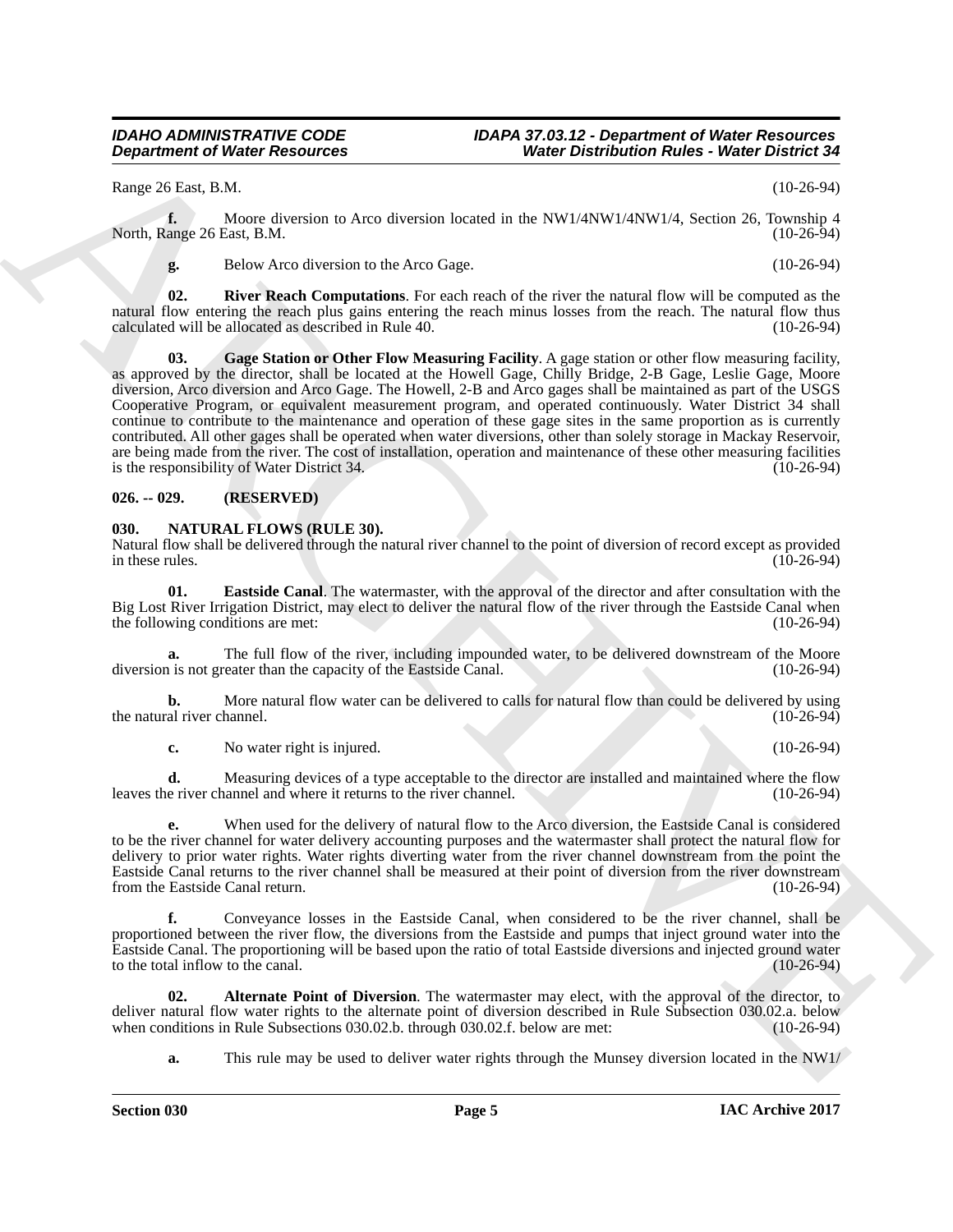4NW1/4NW1/4, Section 26, Township 4 North, Range 26 East, B.M. as an alternate point of diversion for water rights with a recorded point of diversion at the McLaughlin diversion located in the NE1/4NW1/4SE1/4, Section 12, Township 3 North, Range 26 East, B.M.

**b.** The additional delivery losses through the natural channel to the recorded point of diversion for a water right prevents delivery of natural flow to one (1) or more other water rights then calling for water. (10-26-94)

**c.** The user receives the same amount of water at the field headgate from the natural flow water right that would be delivered to the field headgate had the natural flow right been delivered at the recorded point of diversion. (10-26-94) diversion. (10-26-94)

**d.** Delivery of the water right at the alternate point of diversion is limited to the period of time the water right could have been delivered to the recorded point of diversion based upon the natural flow available at any time delivery is called for and the loss of the river channel at the time the alternate point of diversion began to be used for the delivery of this water right. (10-26-94)

**e.** No water right is injured by the use of the alternate point of diversion. (10-26-94)

**f.** The owner of the diversion works at the alternate point of diversion and the ditch(es) used to deliver the water to the field headgate from the alternate point of diversion concurs in the use of those facilities.

 $(10-26-94)$ 

# <span id="page-5-0"></span>**031. -- 034. (RESERVED)**

# <span id="page-5-3"></span><span id="page-5-2"></span><span id="page-5-1"></span>**035. MEASURING DEVICES AND CONTROL WORKS (RULE 35).**

**Dependent of Water Resources** on the Result of the Distribution Relief of the Resources of the Resources of the Resources of the Resources of the Resources of the Resources of the Resources of the Resources of the Resour **01. Installation and Maintenance of Measuring Devices and Control Works**. In addition to measuring devices or control works specifically described in the listing of the water right, each water user, except small domestic and stock water users from ground water, shall, at the water user's expense, install and maintain measuring devices and control works of a type acceptable to the director, at all points of diversion and any other points, as determined necessary by the director for the proper administration of the use of water. The director may prohibit or prevent the diversion of water by a water user who refuses or fails to comply with this rule in accordance with the provisions of Chapter 7, Title 42, Idaho Code. (10-26-94)

<span id="page-5-4"></span>**02. Measuring Ground Water Diversions**. All ground water diversions, excluding small domestic and stock water diversions, shall be measured by one of the following methods. Any ground water diversion requiring an instantaneous flow measurement as described in Rule Subsection 035.02.a. or for checking of an in-line flow meter as described in Rule Subsection 035.02.b. which is not properly configured to permit an accurate measurement must comply with Rule Subsections 035.03.a. through 035.03.c. (10-26-94)

**a.** Instantaneous flow rate will be measured by the water district utilizing a polysonic flow meter or other means of measuring instantaneous flow acceptable to the director. Annual volume will be determined by electrical power consumption records which the water user must release from the electrical energy provider to the watermaster. (10-26-94)

**b.** Where an in-line flow meter with totalizing capabilities is installed, the meter will be periodically for accuracy by the water district staff. checked for accuracy by the water district staff.

**c.** An open channel measuring device of a type and installed in a location acceptable to the director ead and recorded daily by water district staff. (10-26-94) will be read and recorded daily by water district staff.

<span id="page-5-5"></span>**System Configuration for Accurate Measurements**. All ground water diversions, excluding small domestic and stock water uses, shall configure their diversion systems so that accurate measurement can be accomplished. The polysonic flow meter requires a straight and uniform section of pipe which is free from obstructions, valves and couplings for a minimum distance of ten (10) pipe diameters upstream from the measurement site and five (5) pipe diameters downstream from the measurement site. If a pump is nearby up to thirty (30) pipe diameters of a straight uniform pipe section may be required upstream from the measurement site.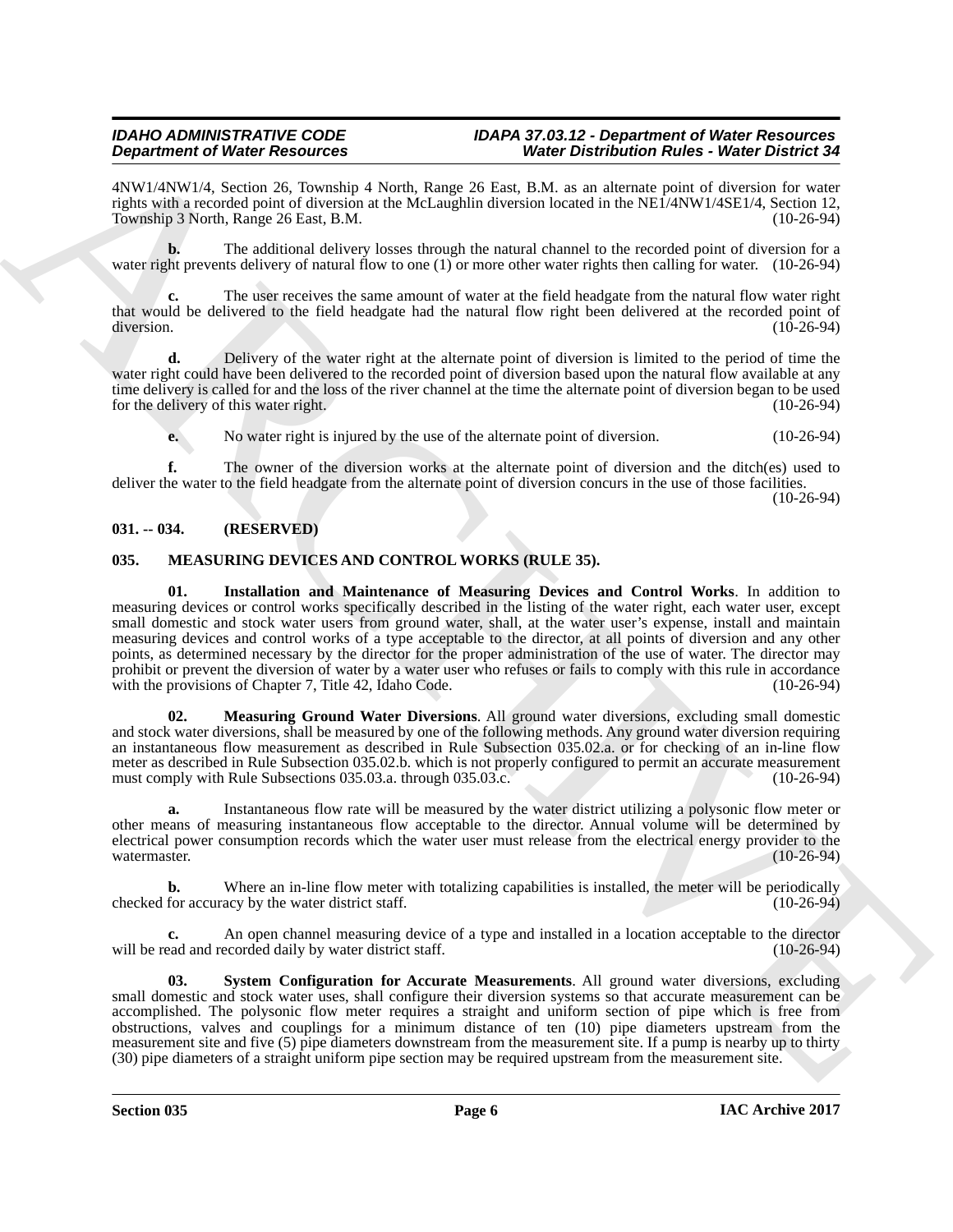# (10-26-94)

**a.** If an accurate measurement of a ground water diversion can not be accomplished, the water user shall be required to provide, at the water user's expense, an annual determination of the system capacity certified by a qualified engineer licensed in the state of Idaho. The certification shall include the relationship which can be used, under conditions at the time of the certification, to relate the volume of water pumped to the electrical energy used by the pump. (10-26-94) the pump.  $(10-26-94)$ 

**b.** If the certified system capacity exceeds the diversion rate of the water right for the ground water use, the water user shall, at the water user's expense, modify the diversion to limit the system capacity to no more than the diversion rate of the water right and shall have the capacity and power usage of the system, as modified, recertified by a qualified engineer licensed in the state of Idaho. (10-26-94) recertified by a qualified engineer licensed in the state of Idaho.

For purposes of these rules, at all times when water is being diverted from a diversion that is required to have the diversion capacity certified under this rule, the diversion rate will be assumed to be the system capacity. The annual volume of water pumped will be determined by the power consumption records, which the water user must release from the electrical energy provider to the watermaster, and the power usage relationship included<br>with the system capacity certification. (10-26-94) with the system capacity certification.

<span id="page-6-4"></span>**04. Access to Diversion Works**. Water users shall provide the water district staff continual access to all diversion works, measuring devices and control structures, except ground water diversions for small domestic and stock water uses. (10-26-94) stock water uses.

<span id="page-6-5"></span>**05. Diversions Which May Be Exempt**. Diversions below the Chilly Bridge and above the Mackay Reservoir that divert water from the Big Lost River, whose place of use is within the flood plain of the Big Lost River as determined by the director, may be exempt from the requirement for measuring devices and control works with the approval of the director. Flow rates through exempt diversions will be estimated by the watermaster for accounting<br>purposes by assuming the recorded flow rate of the water right is being diverted. (10-26-94) purposes by assuming the recorded flow rate of the water right is being diverted.

<span id="page-6-6"></span>**06. Good Cause for Exemption**. The director may exempt water users from the requirement to install measuring devices and or control works for good cause shown. Good cause will include diversions which can not be measured or controlled due to flooding conditions at the diversion for a significant portion of the year when water is available for diversion so as to render a measuring device or control works impractical. (10-26-94) available for diversion so as to render a measuring device or control works impractical.

<span id="page-6-7"></span>**07. Measuring Devices and Control Works -- Water Conveyance Entities**. Irrigation districts, canal companies and other water conveyance entities diverting from any natural channel through which natural flow is being carried shall install and maintain measuring devices and control works of a type acceptable to the director at their point(s) of diversion. Measuring devices and control works thus installed and maintained will replace the requirement of individual measuring devices and control works at these locations for each water user. (10-26-94)

# <span id="page-6-0"></span>**036. -- 039. (RESERVED)**

# <span id="page-6-3"></span><span id="page-6-2"></span><span id="page-6-1"></span>**040. ALLOCATION OF NATURAL FLOW (RULE 40).**

**Department of Nieser Research of Agents Commission Water Distribution Rates where Distribution Containers and the system of Agents Commission Containers and the system of the system of the system of the system of the sys 01. Administration of Surface Water Rights**. Administration of surface water rights is based upon the list of water rights approved for interim administration by the court or as subsequently decreed by the court in the SRBA. Water not diverted or rotated for credit is available for the next in time water right. Natural flow rights are delivered to the point of diversion with no conveyance loss assessment. A natural flow water right delivered through a lateral or canal of a water conveyance entity shall be assessed the conveyance loss for the canal through which the water right is delivered. (10-26-94) water right is delivered.

**a.** All natural flow will be allocated based upon a four (4) day moving average of the natural flow computed by the watermaster.

**b.** All water deliveries must be called for by the water user at least forty-eight (48) hours in advance of the actual water delivery. Water which can be delivered by the watermaster in less than forty-eight (48) hours may be used by the water user. (10-26-94) used by the water user.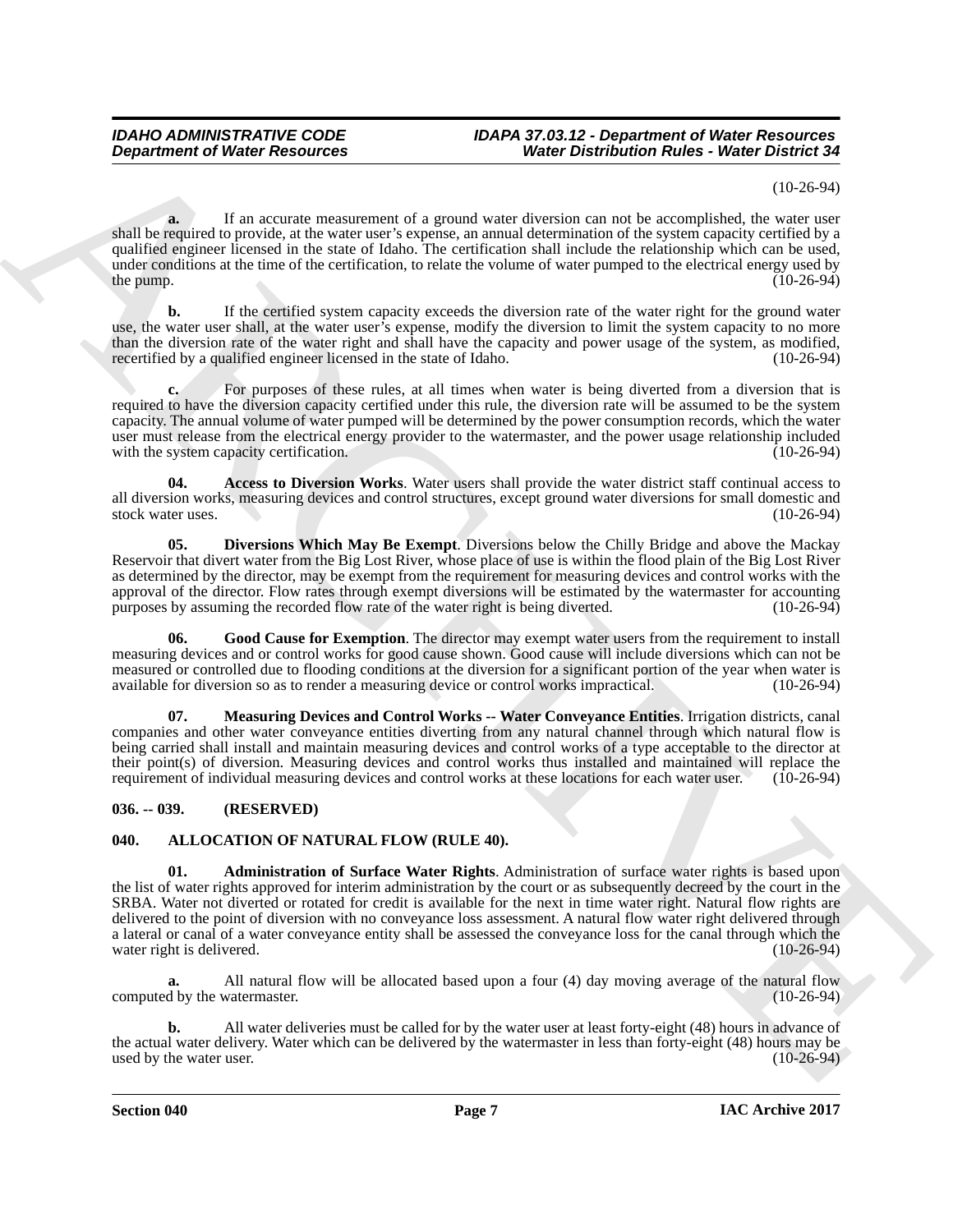**c.** The water user must notify the watermaster of the water users intent to use water as required by section 040.05. (10-26-94) Rule Subsection 040.05.

**02. Rotation Credit**. Water rights that do not include storage as a purpose of use may not be stored. Water rights whose source is Big Lost River with their point of diversion below the Mackay Dam may, however, be rotated for credit when such practice improves the efficiency of water use as contemplated by the Big Lost River<br>Irrigation District's plan of operation subject to the following conditions: (10-26-94) Irrigation District's plan of operation subject to the following conditions:

<span id="page-7-0"></span>**a.** Rotation for credit must be approved by the director as provided by these rules. (10-26-94)

**b.** Rotation for credit must be pursuant to the Big Lost River Irrigation District's approved plan of operation. (10-26-94) operation. (10-26-94)

**c.** Any water credited under such a rotation, if not used in the same irrigation season in which it is credited, shall become storage water of the Big Lost River Irrigation District at the end of the irrigation season.

(10-26-94)

**d.** Rotation for credit cannot occur prior to the need for irrigation water on the land, as determined to these rules, in any year. (10-26-94) pursuant to these rules, in any year.

i. Natural flow must be available at the river headgate point of diversion for the water right requesting credit. (10-26-94) rotation credit.

ii. The water user must have operable delivery and use facilities and an actual need for the water on<br>in the year rotation is sought. (10-26-94) the land in the year rotation is sought.

iii. If natural flow can not be delivered to a point of diversion at the beginning of the irrigation season and the watermaster determines rotation credit is needed to make possible the delivery of water rights being called for, and there is room in Mackay Reservoir for rotation credit, the watermaster may rotate natural flow rights, which would not otherwise be deliverable to their point of diversion, for credit of up to a combined total of three thousand five hundred (3,500) AF to be released from the reservoir under the control of the watermaster to make natural flow rights deliverable to their point of diversion. The watermaster may use storage water to assist the delivery of natural flow water rights at the beginning of the irrigation season when requested to do so by the storage holder. (10-26-94)

**e.** Water rotated for credit may only be used on the land to which the water right being rotated is appurtenant (water rotated for credit may not be marketed) except under the provisions of Section 42-222A, Idaho Соde. (10-26-94) (10-26-94) (10-26-94) (10-26-94) (10-26-94) (10-26-94) (10-26-94) (10-26-94) (10-26-94) (10-26-94)

**Department of Water Resources**<br>
The value of the state of the water use of the water was first of the water was first to the system of the state of the state of the system of the system of the system of the system of the **f.** If the reservoir fills after rotation has begun in any year, (or would have filled except for flood operations) and the natural flow is sufficient to allow diversion of water by 1905 or junior water rights while the reservoir is full, all rotation credits accrued at that time are lost and all water in Mackay Reservoir at that time becomes storage water of the Big Lost River Irrigation District for reallocation. For purposes of this rule Mackay Reservoir will be considered full when the elevation of the water in the reservoir reaches or exceeds a four (4) day average of six thousand sixty-six and twelve one hundredths (6,066.12) feet MSL (spillway crest). Rotation for credit stops at the time Mackay Reservoir fills, and while it remains full, but if the natural flow does not increase sufficiently to allow 1905 or junior water rights to divert after the reservoir fills the rotation credit in the reservoir shall remain the credit of the water user(s) who accrued the rotation credit. (10-26-94)

Water rights being rotated must be identified to the watermaster as being rotated into Mackay Reservoir. Water rights identified as such will have the Mackay Reservoir as the temporary point of diversion during the time rotation is occurring. (10-26-94)

**h.** The rate of diversion for a water right being rotated for credit combined with other water rights for the same place of use being diverted at the same time cannot exceed the combined diversion limit specified in the listing of water rights. This rule does not limit the rate at which rotation credit, once impounded, can be used.

 $(10-26-94)$ 

**Section 040 Page 8**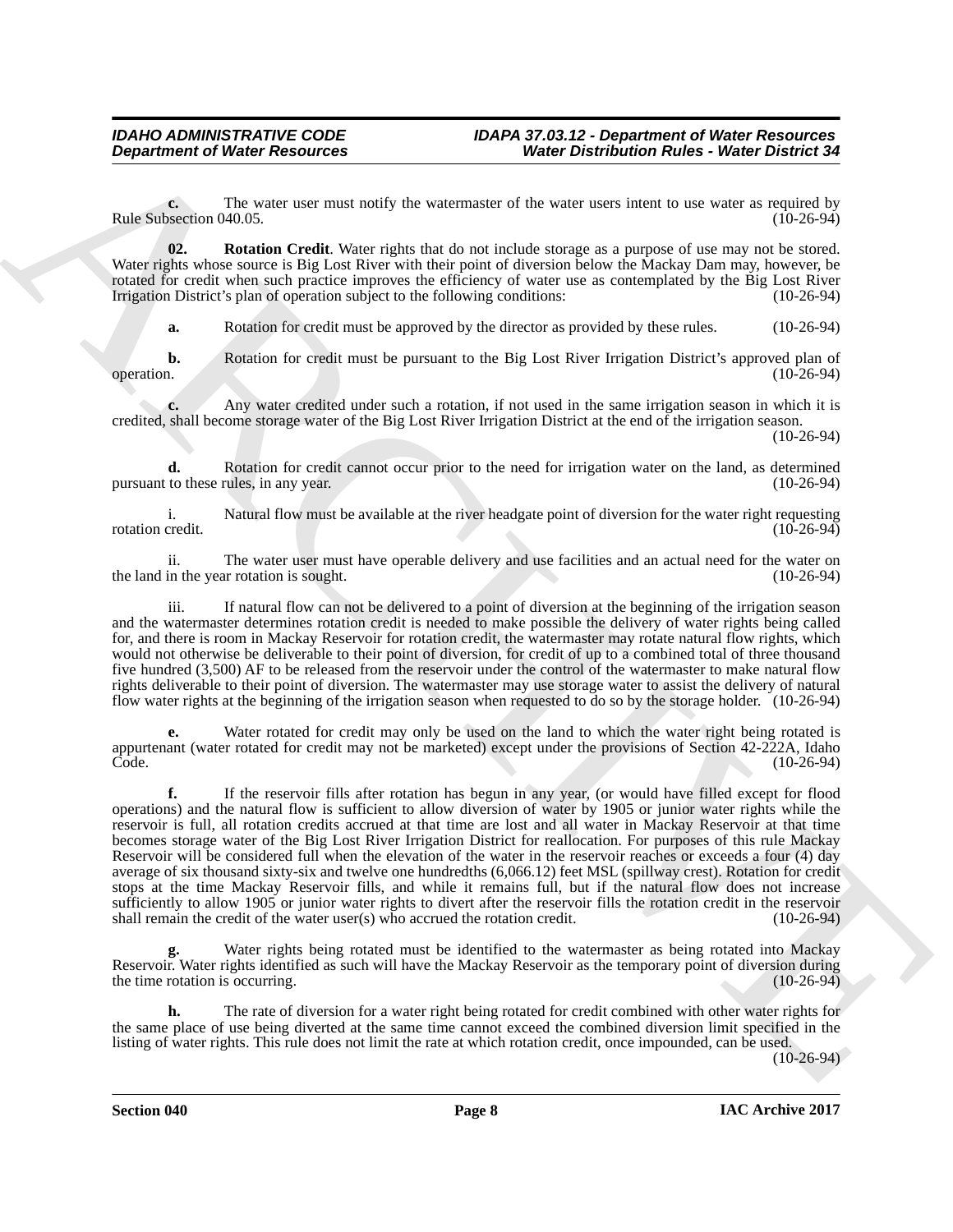# <span id="page-8-0"></span>**03. Assessment of Evaporation and Conveyance Losses to Impounded Water**. (10-26-94)

**a.** Evaporation losses from Mackay Reservoir shall be estimated daily by the watermaster by applying correlated evapotranspiration data from the Aberdeen hydromet station to the Mackay Reservoir and shall be assessed to all impounded water.

**b.** Conveyance losses in the natural channel shall be proportioned by the watermaster between natural flow and impounded water. The proportioning shall be done on a river reach basis. Impounded water flowing through a river reach that does not have a conveyance loss will not be assessed a loss for that reach. Impounded water flowing through any river reach that does have a conveyance loss will be assessed the proportionate share of the loss for each losing reach through which the impounded water flows. To avoid an iterative accounting procedure, impounded water convevance loss from the previous day shall be assessed on the current day. (10-26-94) conveyance loss from the previous day shall be assessed on the current day.

<span id="page-8-2"></span>An exception is made for impounded water delivered through the Beck and Evan diversion located in the SW1/4SE1/4SW1/4, Section 11, Township 6 North, Range 25 East, B.M. Conveyance loss for this impounded water will be assessed the conveyance loss of the Leslie reach, if any, and the additional conveyance loss to the Beck<br>and Evan diversion but not the conveyance loss of the entire Moore reach. and Evan diversion but not the conveyance loss of the entire Moore reach.

ARCHIVE **04. Initiation and Duration of Surface Water Allocation for Irrigation**. Any time after May 1 an irrigation water user can make a delivery call on the natural flow if the water user can make beneficial use of the water for irrigation. If sufficient natural flow exists to deliver the called for water right in a useable amount to the water users place of use, the watermaster shall deliver the right. In addition, the director may allow the diversion of rights or portions of rights for irrigation use from the Big Lost River as early as April 20 and as late as October 31, and from surface water tributaries to the Big Lost River either before or after the period of use for irrigation described<br>in the water right where: (10-26-94) in the water right where:

**a.** The water so diverted is applied to a beneficial use resulting in an immediate benefit to growing plants or is necessary to allow performance of an agricultural practice generally accepted in the community, as determined by the director. (10-26-94) determined by the director.

**b.** All surface water rights, regardless of priority, unless subordinated to the water right or class of rights being called for, (now existing or developed subsequent to these rules), existing at the time of diversion that are within their period of use can be satisfied.

**c.** The diversion and use of the water does not conflict with the public interest as determined by the (10-26-94) director. (10-26-94)

<span id="page-8-3"></span>**05.** Notice to Initiate Delivery. Water users must initiate delivery of their water right(s) by notifying master that they are ready to put water to beneficial use. (10-26-94) the watermaster that they are ready to put water to beneficial use.

**06. Diversion of Additional Flows**. The director may allow the diversion of surface water in addition to the quantity of surface water described in a water right for irrigation use to be diverted for irrigation of the described place of use where: (10-26-94) described place of use where:

<span id="page-8-1"></span>**a.** The waters so diverted are applied to a beneficial use, as determined by the director. (10-26-94)

**b.** All surface water rights, regardless of priority, unless subordinated to the water right or class of water rights being called for, (now existing or developed subsequent to these rules), existing at the time of diversion that are within their period of use can be satisfied. (10-26-94) that are within their period of use can be satisfied.

**c.** The diversion and use of the water does not conflict with the public interest as determined by the (10-26-94)  $\frac{d}{26-94}$  (10-26-94)

**d.** Additional flows diverted pursuant to Rule 040.06 are natural flows and will not be assessed as led water. (10-26-94) impounded water.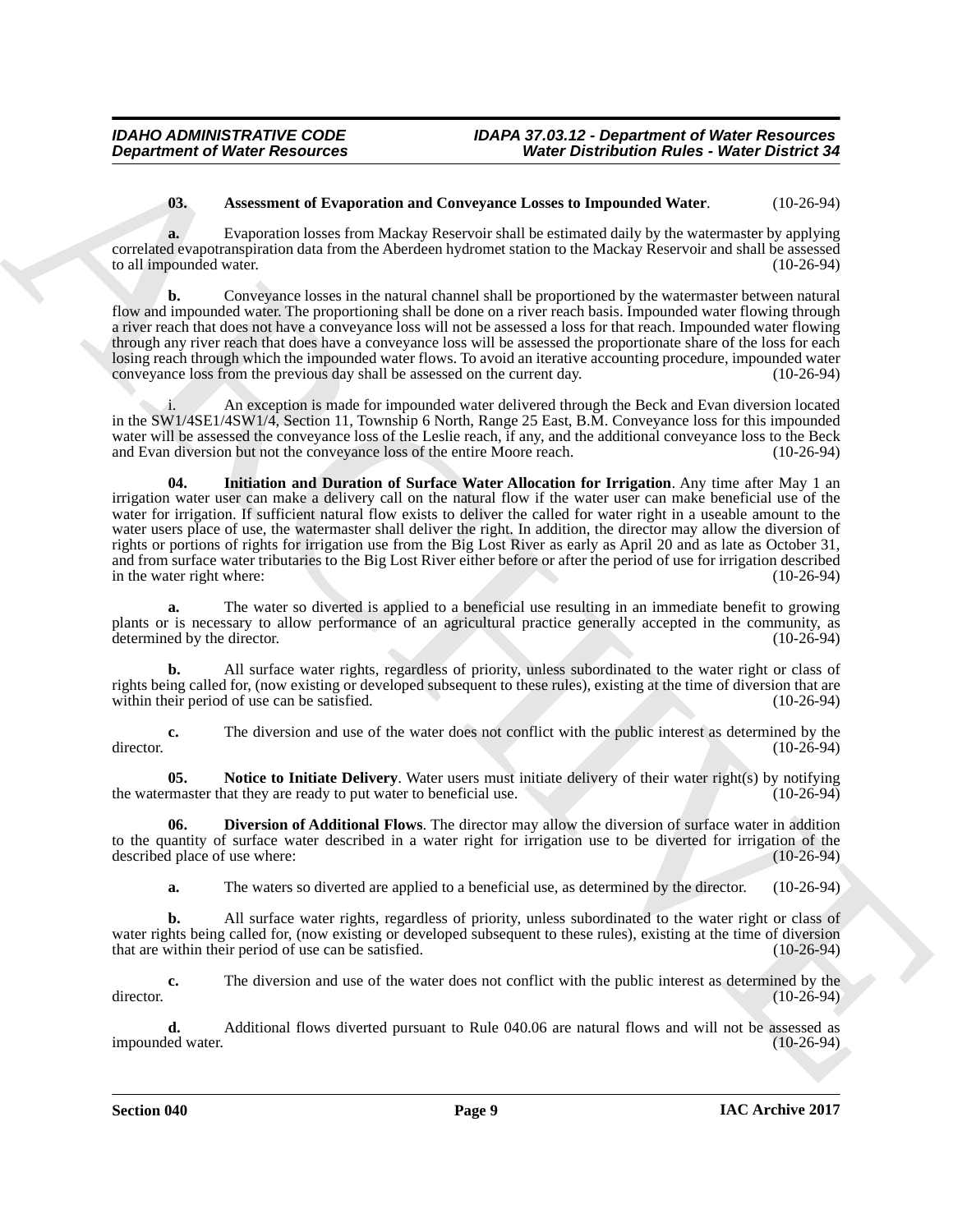<span id="page-9-6"></span>**07. Mackay Dam Minimum By-Pass**. Mackay Dam and Reservoir shall be operated to maintain a minimum flow of fifty  $(50)$  CFS at the 2-B gage.

<span id="page-9-5"></span>**08. Canal or Lateral Delivery**. In the event a water user feels inappropriate delivery of natural flow water is occurring on any lateral or canal, the water user can request the watermaster to investigate. In the event the watermaster determines that delivery of natural flow water rights within a lateral or canal is being improperly<br>conducted he shall: (10-26-94) conducted he shall:

**a.** Notify the ditch rider and the water delivery entity of the results of his investigation and coordinate efforts to make proper delivery of the natural flow. (10-26-94)

**b.** If the situation has not been sufficiently resolved within twenty-four (24) hours the watermaster fy the director who may take all actions authorized by law to remedy the situation. (10-26-94) will notify the director who may take all actions authorized by law to remedy the situation.

# <span id="page-9-0"></span>**041. -- 044. (RESERVED)**

# <span id="page-9-4"></span><span id="page-9-1"></span>**045. ADMINISTRATION OF GROUND WATER RIGHTS (RULE 45).**

Administration of ground water rights is based upon the list of water rights approved for interim administration by the court or as subsequently decreed by the court in the SRBA. Should curtailment of ground water rights become necessary to protect a senior ground water right(s), administration will be based upon reasonable pumping levels and the prior appropriation doctrine as required by law. (10-26-94)

# <span id="page-9-2"></span>**046. -- 049. (RESERVED)**

### <span id="page-9-7"></span><span id="page-9-3"></span>**050. CONJUNCTIVE ADMINISTRATION OF GROUND AND SURFACE WATER RIGHTS (RULE 50).**

<span id="page-9-8"></span>**01. Conjunctive Administration -- Exceptions**. All ground water rights shall be administered conjunctively as part of the Big Lost River and tributaries unless the ground water user can show to the satisfaction of the director, that due to well construction or location, the diversion of ground water from a particular point of diversion does not reduce the flow of the Big Lost River above the last (most downstream) diversion from the Big Lost River. An exception to conjunctive administration in Water District 34 exists for those ground water rights in the list of water rights containing a remark noting that the right will be administered as separate from the Big Lost River and its tributaries. (10-26-94)

<span id="page-9-11"></span>**02. Water Rights Not Subject to Administration**. Small domestic and stock water rights from ground water are not subject to administration at this time; however, these rights may be made subject to administration in the future to provide water to senior water rights from the water system. (10-26-94)

<span id="page-9-10"></span><span id="page-9-9"></span>**03. General Rule**. Data currently available to IDWR shows ground water rights that are to be administered conjunctively with surface water deplete the flows of the Big Lost River downstream from Mackay Dam. Surface water users with water rights from the Big Lost River with points of diversion downstream from Mackay Dam are not required to seek curtailment of or mitigation by junior ground water rights and may develop water rights to supplement their Big Lost River water rights as provided by law. (10-26-94) water rights to supplement their Big Lost River water rights as provided by law.

**Department of Newto Fractions on Eq. 19.** Weire Detection Rates: Weire Orientation Rates: Weire Orientation and<br>minimum and the State Dam Minimum By-Dao. Mather and the state of the system of the Control of Table 10.<br>
wi **04. Mitigation/Augmentation**. Water users with water rights whose source is Big Lost River with their point of diversion downstream from Mackay Dam who seek to have the water supply for their water right augmented to provide for their water right the water supply that would have been available for diversion absent the diversion of ground water under junior water rights shall request mitigation pursuant to this rule. Water users who seek such mitigation from ground water users must notify the watermaster at the time those water users make their initial request to the watermaster for delivery of their water right of their desire for mitigation. Mitigation of the effects of ground water diversion, when requested, will occur as more fully described below. (10-26-94)

- **a.** Mitigation will not occur prior to May 1 or after October 15 of any year. (10-26-94)
- **b.** Mitigation will be available to water rights with 1905 and earlier priority dates. (10-26-94)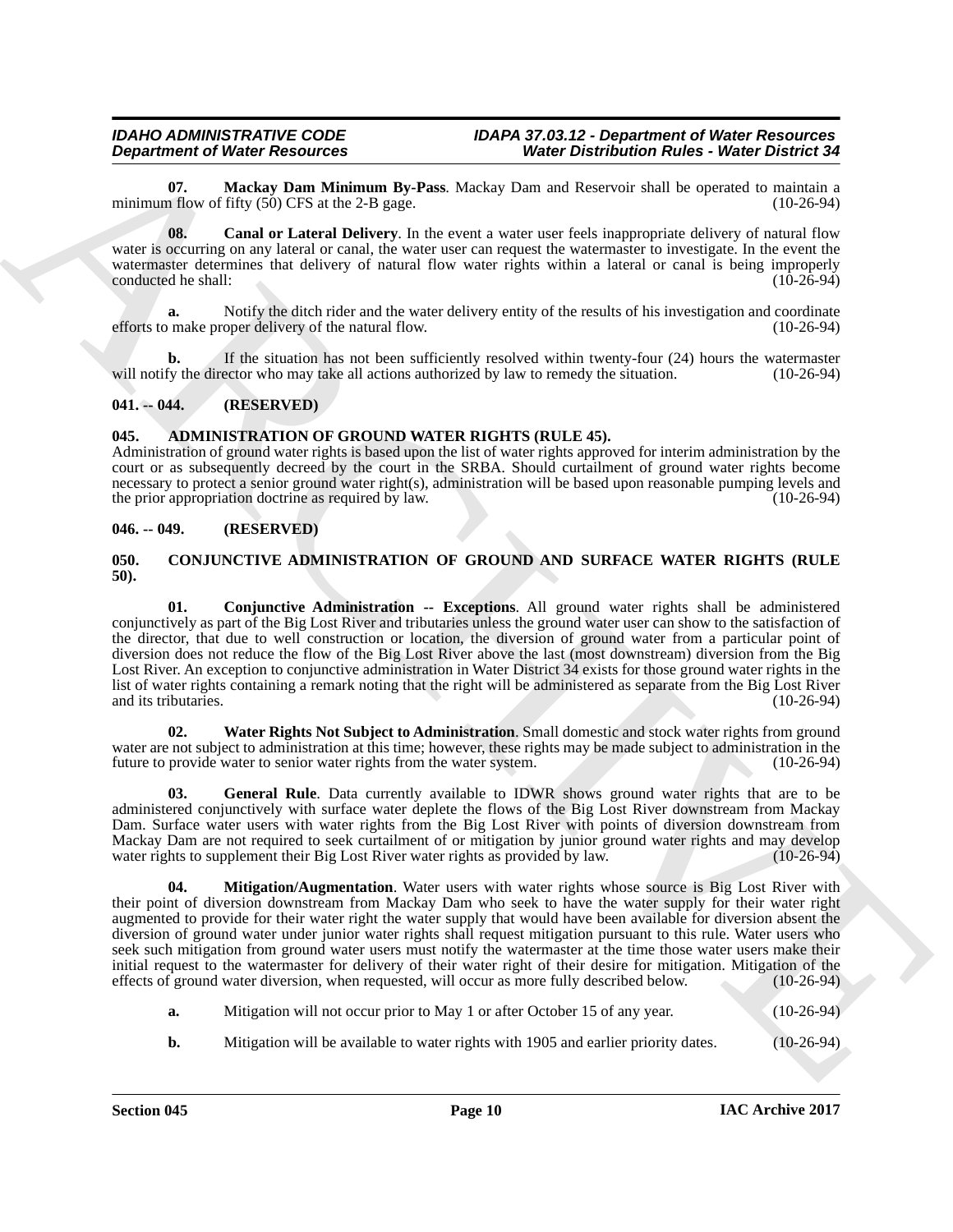**c.** Water rights will be eligible to receive mitigation through augmented natural flow water supply based upon a river depletion due to ground water diversions currently estimated to be thirteen percent (13%) of the average annual diversion from wells subject to conjunctive administration currently estimated to be forty-seven thousand (47,000) AFY or a depletion of six thousand one hundred ten (6,110) AFY. The estimated percentage of depletion and annual volume of diversion from wells will be reviewed annually by the director and modified as data becomes available to refine these estimates. Any revised estimate of depletion or annual diversion shall be presented to the water users at the annual meeting of Water District 34 prior to adoption of the values by order of the director. (10-26-94)

Natural flow will be assumed to be augmented by one-third  $(1/3)$  of the depletion during the first one-half (1/2) of the period of time that any 1905 or earlier water right being called for can not be filled by the natural flow through October 15 of each year. Natural flow will be assumed to be augmented by two-thirds  $(2/3)$  of the depletion during the second one half  $(1/2)$  of this period each year. (10-26-94) depletion during the second one half  $(1/2)$  of this period each year.

ii. Water users who have requested mitigation and who have water rights being called for that could be filled by augmentation described in Rule Subsection 050.04.c.i shall be provided with water by augmenting the natural flow to the extent of their water right or the amount of water described in Rule Subsection 050.04.c.i., whichever is less. (10-26-94) whichever is less.

iii. Augmentation of natural flow for purposes of mitigation may be accomplished by making additional water available for diversion from the Big Lost River, including increased river flows resulting from recharge efforts approved by the director, or by adding water to canals or laterals. (10-26-94) recharge efforts approved by the director, or by adding water to canals or laterals.

In any year in which the ground water users believe the annual diversion from ground water for the year will be significantly less than the estimated annual diversion from ground water described above, the ground water users may present their evidence of the anticipated diversions to the director by May 1 of the year along with a request to modify the estimated annual diversion for the year. Upon a determination by the director, based upon the information presented by the ground water users, that the annual diversion from ground water for the year being considered will be less than the annual average, the director will set an estimated ground water diversion for the year<br>to be used for conjunctive administration as described in this rule. (10-26-94) to be used for conjunctive administration as described in this rule.

**Department of Water Resources** on the scaling of Water Distribution Resources on the scaling of Water Distribution Resources the scaling of the scaling of the scaling of the scaling of the scaling of the scaling of the s **d.** Water District 34 is authorized to acquire, through the watermaster, water supplies necessary to augment natural flow for mitigation purposes as described in this rule. The watermaster will add the cost of acquiring the mitigation water to the annual assessment of ground water users subject to conjunctive administration, who do not provide separate augmentation pursuant to Rule Subsection 050.04.c.iii. or separate mitigation pursuant to a plan approved as provided by Rule Subsection 050.04.e., in the same proportion as each ground water user is assessed for the costs of the water district relative to all other ground water users. Ground water users who fail to pay the assessed costs for acquiring mitigation water shall be penalized in the same manner as any other water user failing to pay any water district assessment.

**e.** Junior ground water users may submit an alternative mitigation plan(s), which identifies actions and measures to prevent or compensate for impacts of diversions by the junior ground water users, to the director for consideration pursuant to Rule 43 of the "Rules for Conjunctive Management of Surface and Ground Water Resources," IDAPA 37, Title 03, Chapter 11.

<span id="page-10-2"></span>**05. Direct Interference**. This rule does not prevent a senior surface water user from seeking curtailment and/or damages from a junior ground water user when the senior surface water user can show direct identifiable impact on the water supply for the senior water right as a result of the diversion of water pursuant to the junior ground water right.

# <span id="page-10-0"></span>**051. -- 054. (RESERVED)**

### <span id="page-10-1"></span>**055. WATER USAGE (RULE 55).**

### <span id="page-10-4"></span><span id="page-10-3"></span>**01. Firefighting Purposes**. (10-26-94)

**a.** Firefighting purposes is an alternate use to which any water right may be put, and firefighting is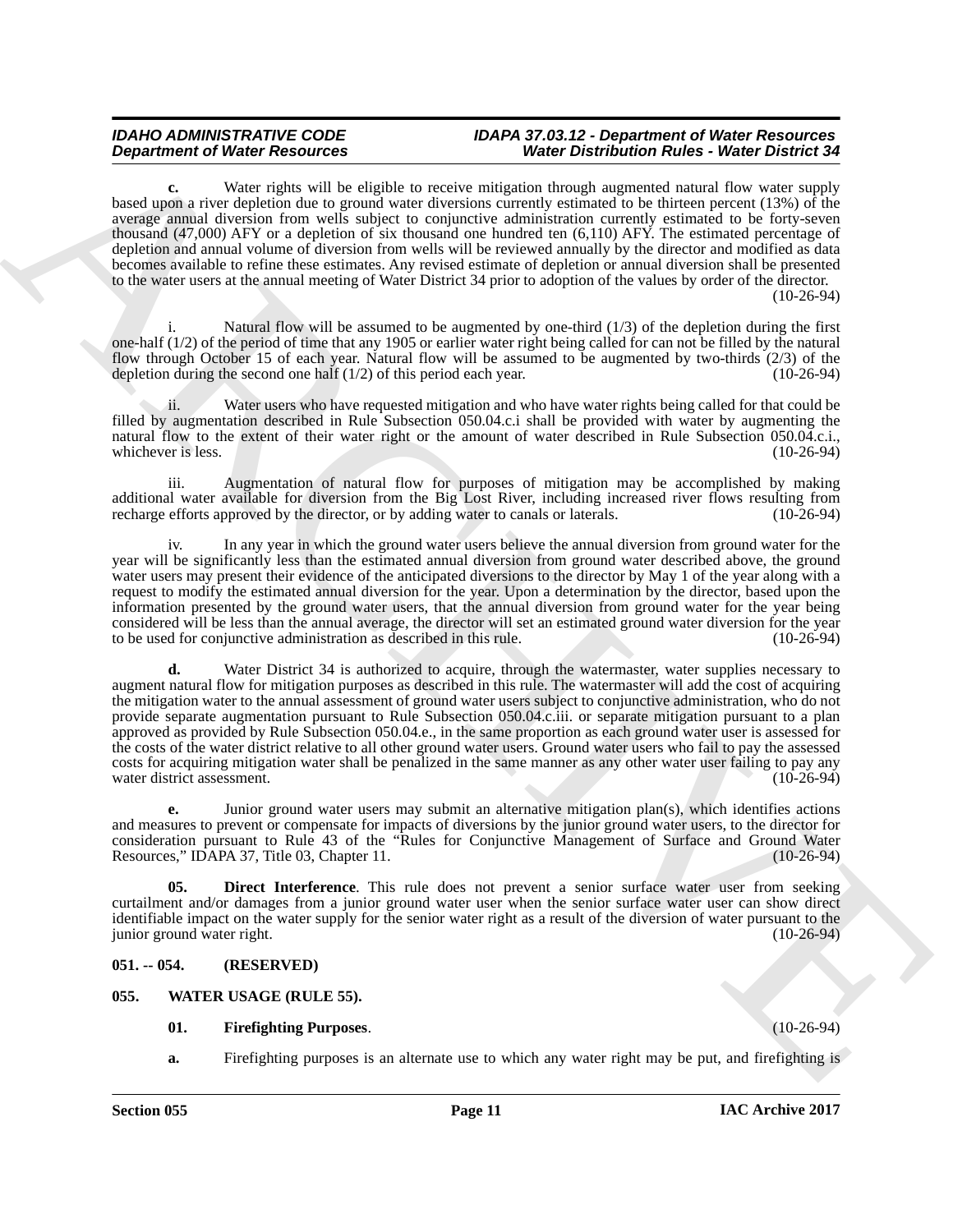### *IDAHO ADMINISTRATIVE CODE IDAPA 37.03.12 - Department of Water Resources Department of Water Resources Water Distribution Rules - Water District 34*

recognized as a lawful use of water with or without a water right. (10-26-94)

**b.** Firefighting purposes means the use of water in times of emergency: to extinguish an existing fire on private or public lands, facilities, or equipment; to prevent an existing fire from spreading to private or public lands, facilities, or equipment within the vicinity of and endangered by an existing fire; and by firefighting personnel engaged in fighting an existing fire. Firefighting purposes does not include the use of water to prevent a fire from occurring in the future, the use of water for domestic purposes in regularly maintained firefighting stations, or the storage of water for fighting future fires. (10-26-94)

<span id="page-11-2"></span>**02. Diversion Volume for Irrigation**. The maximum annual volume of water reasonably required at the field headgate for irrigation of lands in Basin 34 is three and five tenths (3.5) AFY per acre. Where diversion volume is not stated for water rights or portions of water rights in the list of water rights for irrigation purposes, allocation of water for those water rights will not be limited by volume at this time. (10-26-94) allocation of water for those water rights will not be limited by volume at this time.

<span id="page-11-0"></span>**03.** Amount of Combined Water Rights for Irrigation. Unless specifically stated otherwise in the ht, the combined use of more than one right for irrigation purposes is limited to: (10-26-94) water right, the combined use of more than one right for irrigation purposes is limited to:

**a.** A combined total rate of diversion of two hundredths (0.02) CFS per acre for water rights from ground water, or a total combined rate of diversion of two hundred eighty-six ten thousandths (0.0286) cfs per acre for water rights from surface water. (10-26-94)

**b.** A combined total annual diversion volume of three and five tenths (3.5) AFY per acre, or a greater per acre as provided in Rule Subsection 055.02. volume per acre as provided in Rule Subsection 055.02.

<span id="page-11-1"></span>**c.** A combined total annual consumptive use volume of two and five hundredths (2.05) AFY per acre.  $(10-26-94)$ 

**04.** Conveyance Losses. The rate of flow generally required at the field headgate for irrigation of lands 34 is two hundredths (0.02) CFS per acre. in Basin 34 is two hundredths  $(0.02)$  CFS per acre.

**Department of Weiler Resolution**<br>
Neutron Constitution Constitution in the state of the state of the state of the state of the state of the state of the state of the state of the state of the state of the state of the st **a.** The total per acre rate of diversion, measured at the point of diversion from a surface water source, shown for some rights is greater than two hundredths (0.02) CFS per acre. This is due to actual conveyance losses in the distribution system. Although diversion amounts greater than two hundredths (0.02) CFS per acre, but not greater than two hundred eighty-six ten thousandths (0.0286) CFS per acre, are not specifically identified in the water right, amounts in excess of two hundredths (0.02) CFS per acre that are not specifically identified in the surface water right are limited to use for conveyance losses. (10-26-94) are limited to use for conveyance losses.

**b.** Some water rights are shown with a remark limiting the right or a portion of the right to use for conveyance losses in delivery of the right and/or other rights. When a remark is included in the listing of water rights limiting a right or a portion of a right to use for conveyance losses, the total per acre rate of diversion shown for the right (including conveyance losses specifically noted in remarks) is greater than two hundredths (0.02) CFS per acre for ground water rights and greater than two hundred eighty-six ten thousandths (0.0286) CFS per acre for surface water rights. (10-26-94) (and the contract of the contract of the contract of the contract of the contract of the contract of the contract of the contract of the contract of the contract of the contract of the contract of

**c.** In those cases in which the water right(s) includes an amount in excess of two hundredths (0.02) acre for conveyance loss, the total amount shown for the right(s) includes: (10-26-94) CFS per acre for conveyance loss, the total amount shown for the right(s) includes:

i. The standard amount generally required for the purpose of use of the right, which includes reasonable conveyance losses associated with such uses; plus (10-26-94)

ii. An additional amount required for conveyance losses in the particular distribution system determined to be reasonable under currently existing conditions. (10-26-94)

**d.** Diversion of rights or portions of rights limited to use for conveyance losses may continue so long (10-26-94)  $\frac{(10-26-94)}{ }$ 

i. The use does not constitute unreasonable waste, as determined by the director; and (10-26-94)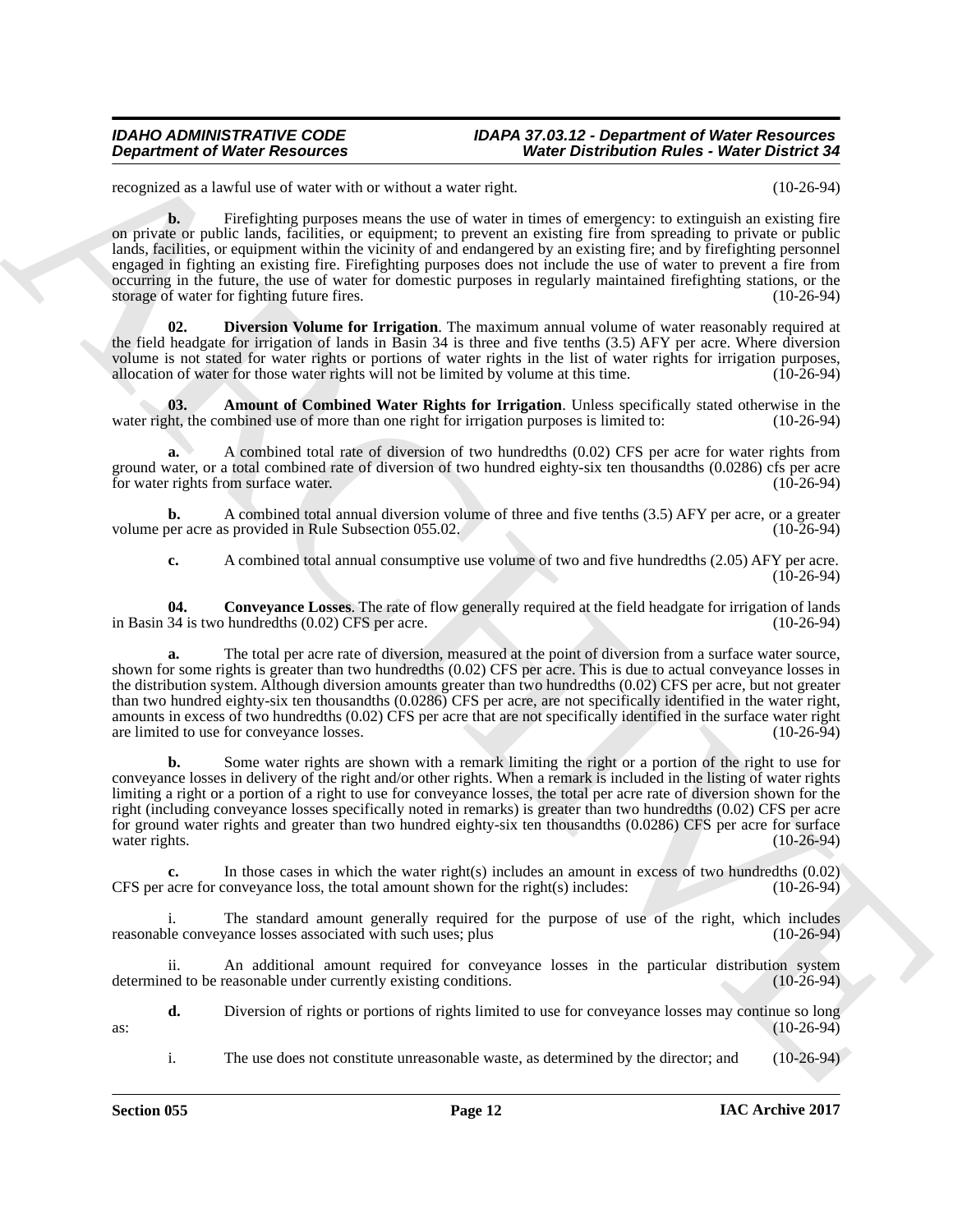<span id="page-12-5"></span><span id="page-12-4"></span>ii. The use does not conflict with the public interest, as determined by the director. (10-26-94)

**05. Incidental Stock Water**. When stock water is not specifically included for a water right that includes irrigation, a portion of the quantity described for irrigation use may be diverted and used, from the same point of diversion and at the same place of use as the irrigation use, for purposes of maintaining a reasonable water supply for stock watering use during the period of use for irrigation described in the water right. (10supply for stock watering use during the period of use for irrigation described in the water right.

**06. Winter (Non-Irrigation Season) Stock Water**. During the non-irrigation season, from October 16 through April 30 except as modified by Rule 040.04, the storage of water in Mackay Reservoir is superior to all rights from the Big Lost River with points of diversion downstream from Mackay Dam, subject to the minimum release required by Rule Subsection 040.07. required by Rule Subsection  $040.07$ .

Winter stock water can be called for and delivered pursuant to the list of water rights if it does not interfere with storage in Mackay Reservoir by requiring a release of water in excess of the minimum release required by Rule Subsection  $040.07$  or the actual release, whichever is greater.

**Department of Water Resources**<br> **Water Depression Radies : Water Schematics (A)**<br> **ARCHIVE ARCHIVE WATER (A)** (A) and the production Radies of the state of the state of the state of the state of the state of the state of **b.** A right holder calling for delivery of stock water must have access to a diversion point and delivery system to convey the right to the place of use recorded in the list of water rights. If the headgate and delivery system are controlled by an entity other than the water user, the watermaster will only deliver the water with the concurrence of the owner of the headgate and delivery system and then only when such delivery does not constitute unreasonable waste as determined by the director. (10-26-94) waste as determined by the director.

# <span id="page-12-0"></span>**056. -- 059. (RESERVED)**

<span id="page-12-3"></span><span id="page-12-1"></span>**060. ACCOUNTING FOR WATER DELIVERY (RULE 60).** Water diversions shall be accounted for continuously, throughout the year by the watermaster. (10-26-94)

<span id="page-12-2"></span>**061. -- 999. (RESERVED)**